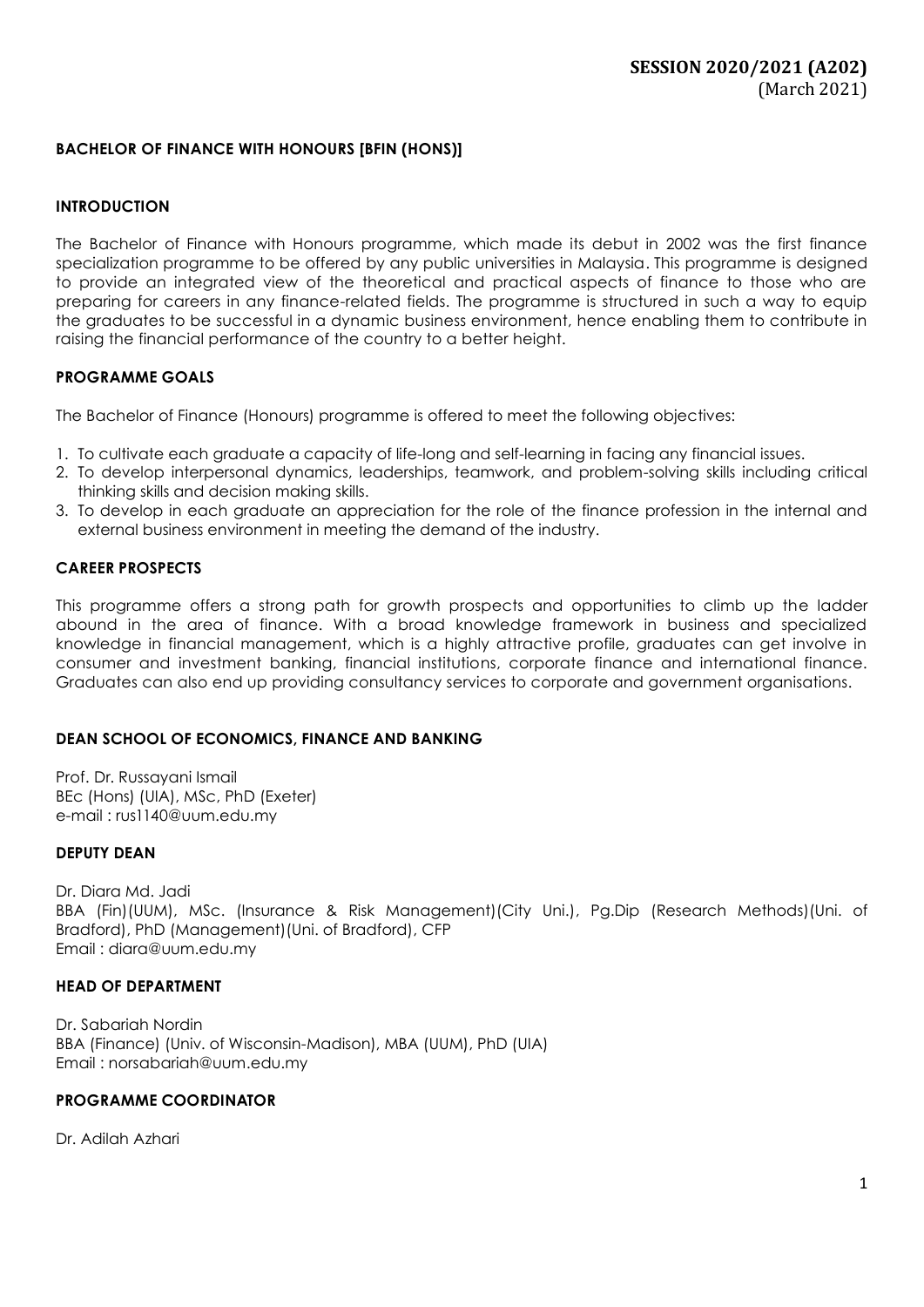BSc. (Hons) in Science & Tech. Studies (UM), MBA (Finance & MIS) (UM), PhD (Accounting & Finance) (Univ. of Strathclyde) Email: [a.adilah@uum.edu.my](mailto:a.adilah@uum.edu.my)

## **PROFESSORS**

Prof. Dr. Kamarun Nisham Taufil Mohd BSBA (Finance) (Univ. of Nebraska), MBA (Univ. of Rochester), PhD (Univ. of Arizona) Email : [kamarun@uum.edu.my](mailto:kamarun@uum.edu.my)

Prof. Dr. Nur Adiana Hiau Abdullah BSc (Finance)(Northern Illinois Univ.), MBA (Univ. of Idaho), PhD (Aston Univ.) Email: [diana897@uum.edu.my](mailto:diana897@uum.edu.my)

Prof. Dr. Yusnidah Ibrahim BSc (Actuarial Science), MSc (Actuarial Science) (Univ. of Iowa), PhD (De Monfort Univ.) Email : [yibrahim@uum.edu.my](mailto:yibrahim@uum.edu.my)

Prof. Dr. Mohd Amy Azhar Mohd Harif, C.A.(M), CFP, AMP B.Acct (Hons), MBA (Management) (UUM), PhD (Univ. of Southern Queensland) Email : amyazhar@uum.edu.my

## **ASSOCIATE PROFESSORS**

Assoc. Prof. Dr. Angappan a/l Regupathi BBA (UUM)(Hons), MBA (Aston Univ.), PhD (Univ. of Hull) Email : [angappan@uum.edu.my](mailto:angappan@uum.edu.my)

Assoc. Prof. Dr. Norhafiza Nordin, CFP BBA (Finance) (Univ. of Wisconsin-Madison), M. (Applied Finance) (Monash Univ.), PhD (Finance) (UUM) Email: [norhafiza@uum.edu.my](mailto:norhafiza@uum.edu.my)

Assoc. Prof. Dr. Rasidah Mohd Rashid B.Fin (Hons) (UUM), Master of Commerce (Accounting & Finance) (Macquarie Univ.), DBA (UKM) Email: m.rasidah@uum.edu.my

Assoc. Prof. Dr Rohani Md Rus BBA(Hons)(UUM), Master(Financial & Business Economics(Essex), PhD (Uni. of Manchaster) Email: rohani@uum.edu.my

Assoc. Prof. Dr. Wong Woei Chyuan BBA (Finance) (Hons) (UUM), MSc. (Finance) (UUM), PhD (Real Estate) (NUS) Email : [wwchyuan@uum.edu.my](mailto:wwchyuan@uum.edu.my)

Assoc. Prof. Dr. Zaemah Zainuddin\*\* BSBA (Finance) (Inter. Bus) (Drexel), MCom (Fund. Mgt) (Univ. of New South Wales), PhD (Lincoln University) Email : [zaemah@uum.edu.my](mailto:zaemah@uum.edu.my)

Assoc. Prof. Dr. Zahiruddin Ghazali DPA (UiTM), BBA (Hons) (UUM), MSc (Finance) (UUM/BAe), PhD (Finance) (USM) Email : [uddin@uum.edu.my](mailto:uddin@uum.edu.my)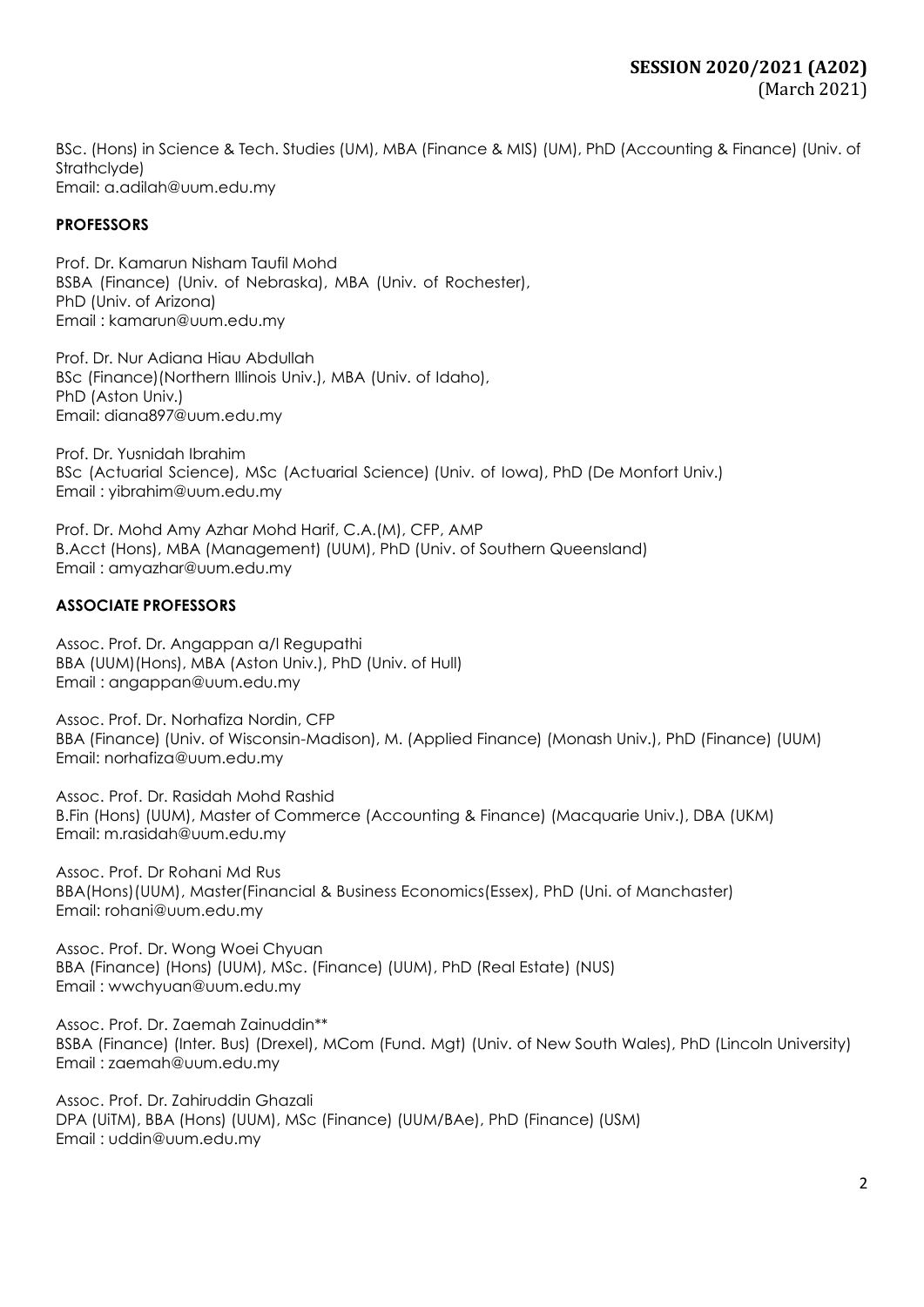### **VISITING ASSOCIATE PROFESSOR**

Assoc. Prof. Dr. Mahmudul Alam BBA (Finance & Economics) (Hons.) (North South Uni., Dhaka) MA Environment and Development (Finance and Economics), PhD Environment and Development (Finance and Economics), (UKM) Email: [mahmudul@uum.edu.my](mailto:mahmudul@uum.edu.my) / [rony000@gmail.com](mailto:rony000@gmail.com)

### **SENIOR LECTURERS**

Dr. Abdul Halim @ Hamilton Ahmad BBA (Hons), MSc (Finance) (UUM), PhD (Finance) (UUM) Email: [abd.halim@uum.edu.my](mailto:abd.halim@uum.edu.my)

Dr. Ahmad Rizal Mazlan\*\* BSc (Management) (Finance) (Case Western Reserve Univ.), MSc (Finance) (UUM), PhD (UIA) Email: [arizal@uum.edu.my](mailto:arizal@uum.edu.my)

Dr. Boo Hooi Laing BRMI (Hons), MSc (Finance) (UUM), PhD (USM) Email: hlboo@uum.edu.my

Dr. Faizah Ismail BSB (Univ. of Minnesota), MFin (St. Louis Univ.), PhD (Univ. of Nottingham) Email: [faizah@uum.edu.my](mailto:faizah@uum.edu.my)

Dr. Fikriyah Abdullah DBS, BBA (Finance)(UiTM), MSc (Finance)(UPM), PhD (Finance) (UUM) Email: [fikriyah@uum.edu.my](mailto:fikriyah@uum.edu.my)

Dr. Hanita Kadir @ Shahar BSc (Business & Economics) (Lehigh Univ), MSc (Finance) (UUM), PhD (Finance) (UUM) Email: [hanita@uum.edu.my](mailto:hanita@uum.edu.my)

Dr. Hasniza Mohd Taib, iFP DIB (UiTM), BBA (Hons) (Finance) (UiTM), MBA (Finance) (UPM), PhD. (RMIT) Ema[il: hasniza@uum.edu.my](mailto:hasniza@uum.edu.my)

Dr. Hisham bin Mohammad BBA (Hons) (UUM), MBA (Venture Capital Management) (UTM), PhD (Venture Capital) (UUM) Email: [mhisham@uum.edu.my](mailto:mhisham@uum.edu.my)

Dr. Muhammad Airil Syafiq b. Mohd Khalid BSc (Economics) (Univ. of Minnesota), MSc (Financial Management) (Middlesex Univ.), PhD (Capital Market) (USM) Email: airil@uum.edu.my

Dr. Mohd Yushairi Mat Yusoff BBA (Hons) Finance (UiTM), Msc Finance (Prifysgol Bangor University), PhD Finance and Banking (UUM) Email: mohdyushairi@uum.edu.my

Dr. Noor Maimun Abdul Wahab BFin (UiTM), MSc Finance (UUM), PhD (Finance) (UPM) Email: noormaimun@uum.edu.my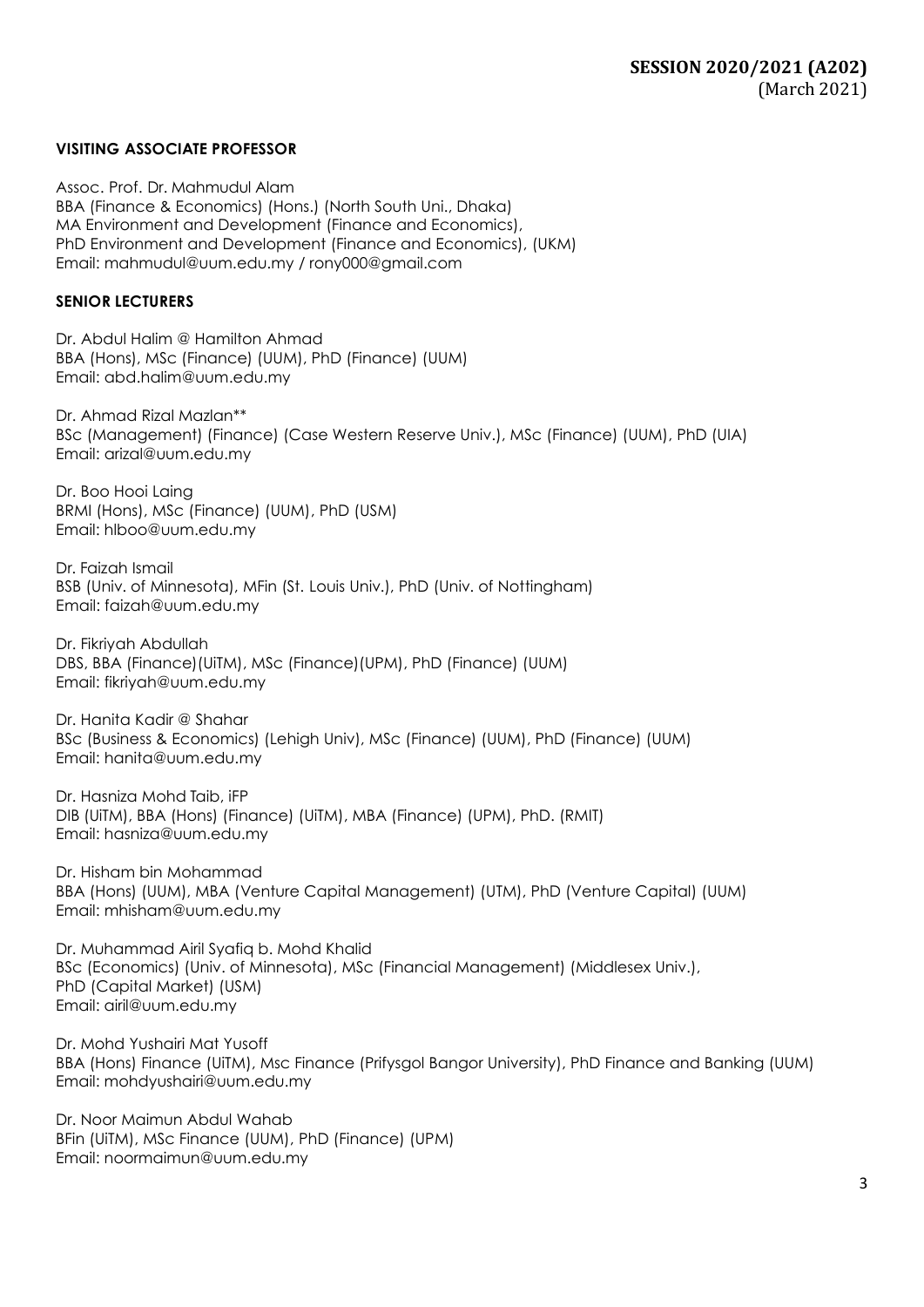Dr. Norzalina Ahmad BBA (Hons) (Finance) (UKM), MSc (Finance) (UPM), PhD (Finance) (Essex) Email: [norzalina@uum.edu.my](mailto:norzalina@uum.edu.my)

Dr. Nur Hafizah Mohammad Ismail DIB (UiTM), BBA (Hons) Finance (UiTM), PhD (Industrial and Development Economics) (UUM) Email: [n.hafizah.mohammad@uum.edu.my](mailto:n.hafizah.mohammad@uum.edu.my)

Dr. Ooi Chai Aun Bachelor of Science & Technology (UKM), MA (Finance) (USM), PhD (Finance) (USM) Email: ooi.chai.aun@uum.edu.my

Dr. Rusmawati Ismail DIB (UiTM), BBA (Hons) (UUM), MSc (Finance) (UUM/BAe), PhD (Finance) (UUM) Email : [wati@uum.edu.my](mailto:wati@uum.edu.my)

Dr. Sabri Nayan B. Econs (Hons) (UKM), MBA (Finance) Oklahoma City University (USA), PhD (Economics) UUM Email : sabri.nayan@uum.edu.my

Dr. Sharmilawati Sabki BBA (Finance) (Hons) (UUM), M. (Applied Finance) (Macquarie Univ.), DBA (UKM) Email : [sharmila@uum.edu.my](mailto:sharmila@uum.edu.my)

Dr. Syed Mohd Na'im Syed Salim DBS (UiTM), BBA (Hons) (UUM), MSc (Finance) (Lancaster University), PhD (Univ. of Salford) Email: [snaim@uum.edu.my](mailto:snaim@uum.edu.my)

Afiruddin Tapa DIB, BBA (Finance) (UiTM), MSc (Finance) (UPM) Email: [afiruddin@uum.edu.my](mailto:afiruddin@uum.edu.my)

Mohammad Badri Bin Rozali @ Abd. Hamid BBA (Finance) (Univ. of Iowa), MBA (Univ. of Aix-Marseille) Email: badri@uum.edu.my

Puspakaran a/l Kesayan BBA (Hons) (UUM), MEcon (Finance) (Univ. of New South Wales) Email: [puspakaran@uum.edu.my](mailto:puspakaran@uum.edu.my)

### **LECTURERS**

Kharul Azhar Ramli Dip. Acct, B.Acct (UUM), MBA (Finance) (UUM) Email: [kazhar@uum.edu.my](mailto:kazhar@uum.edu.my)

Maswati @ Mahfuzah Salim DIB, ADBS (Finance) (UiTM), MBA (UUM) Email: [mahfuzah@uum.edu.my](mailto:mahfuzah@uum.edu.my)

### **VISITING LECTURERS**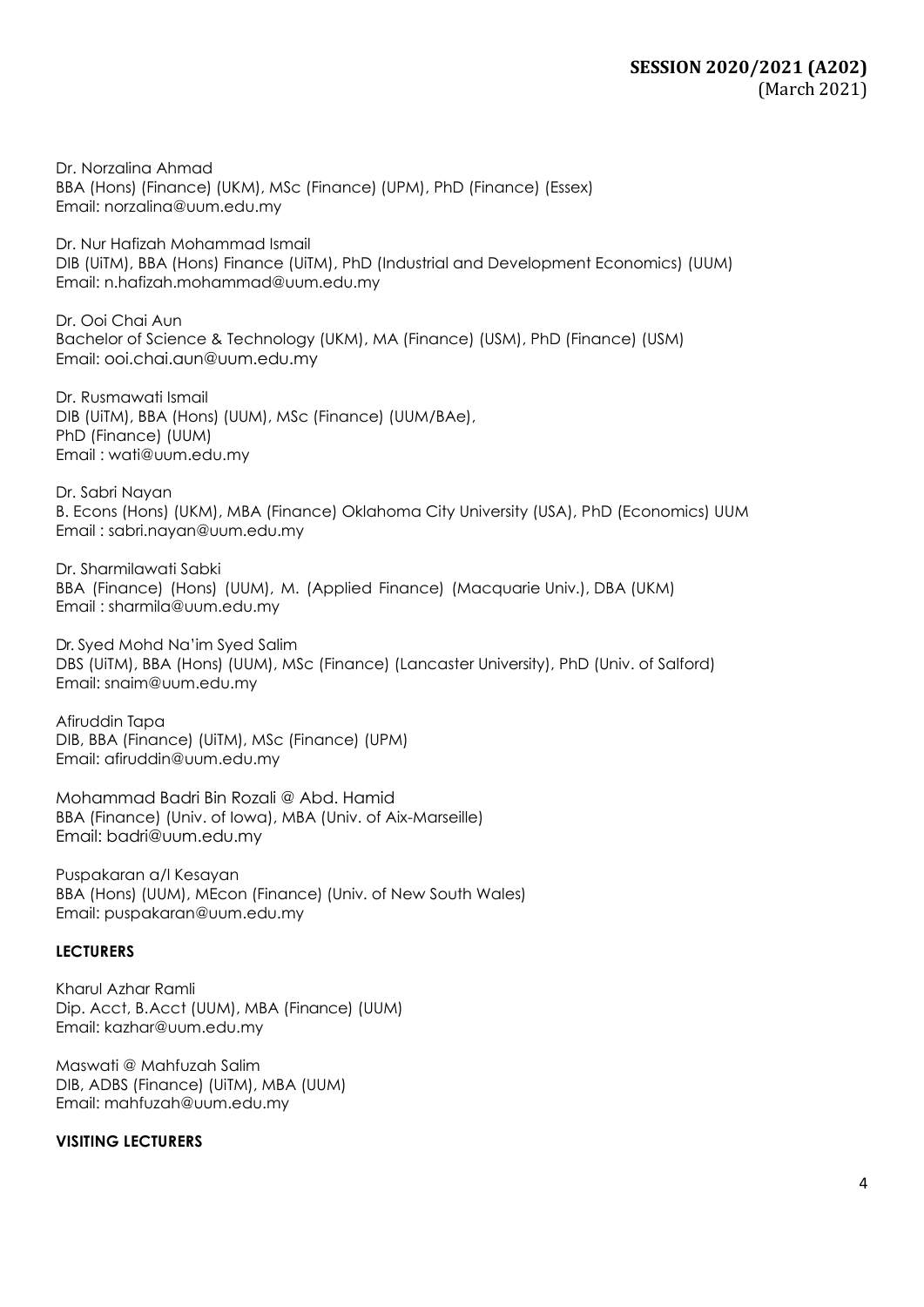Dr. Badru Bazeet Olayami ND (Accountancy) (Kwara State Polytechnic, Nigeria), BSc (Hons) (Finance) (Univ. of Ilorin, Nigeria), MSc (Finance), PhD (Financial Analysis and Policy) (UUM). Email: badru@uum.edu.my, [bazeetolayemi@gmail.com](mailto:bazeetolayemi@gmail.com)

Dr. Halima Begum BBA (Hons)(Finance and Banking), MBA (Finance and Banking)(International Islamic Univ. of Chittagong), PhD (Environmental Management and Financial Sustainability)(UKM) Email: halima.shilpi@gmail.com

Dr. Md Shahin Mia BBS (Finance & Banking) (Hons) (Rajshahi Univ., Bangladesh), MBA (Finance & Banking) (Rajshahi Univ., Bangladesh), PhD (Environment & Development) (UKM) Email: [shahin@uum.edu.my](mailto:shahin@uum.edu.my)

Dr. Raji Jimoh Olajide BSc (Economics)(Uni.of Ilorin), M.Sc. (Economics)(Uni. Of Jos), Ph.D. (Economics) (UUM) Emails: [raji@uum.edu.m](mailto:raji@uum.edu)y / [rajiolajide2006@yahoo.com](mailto:rajiolajide2006@yahoo.com)

# **TUTORS**

Farah Farhana bt. Hamzah\* Dip.in Invest. Analysis (UiTM), BBA (Hons) (UiTM), MSc (Finance) (UK) Email: [farahfarhana@uum.edu.my](mailto:farahfarhana@uum.edu.my)

Hanis Adiela bt. Ibrahim\* BSc (Accounting & Finance) (Univ. of Leeds) Email : adiela@uum.edu.my

Khairul Zharif bin Zaharudin\* B.Fin (Hons.)(UUM), MSc. Finance (UUM) Email: [zharif@uum.edu.my](mailto:zharif@uum.edu.my)

Nas'Asshraf bin Naina Mohamed\* Dip. (Banking) (UiTM), BBA (Hons) (Finance) (UiTM), MSc (Finance) (UUM) Email: nas'asshraf@uum.edu.my

Rozita Saadan\* DIB (UiTM), BBA (Hons)(Finance) (UiTM), MSc. (Finance) (IIUM) Email: srozita@uum.edu.my

Siti Solehah bt. Ghazali\* BBA (Hons) (Finance) (UiTM), MSc (Finance) (UUM) Email : ssolehah@uum.edu.my

\* Study leave \*\* Seconded/Unpaid leave/Dipinjamkan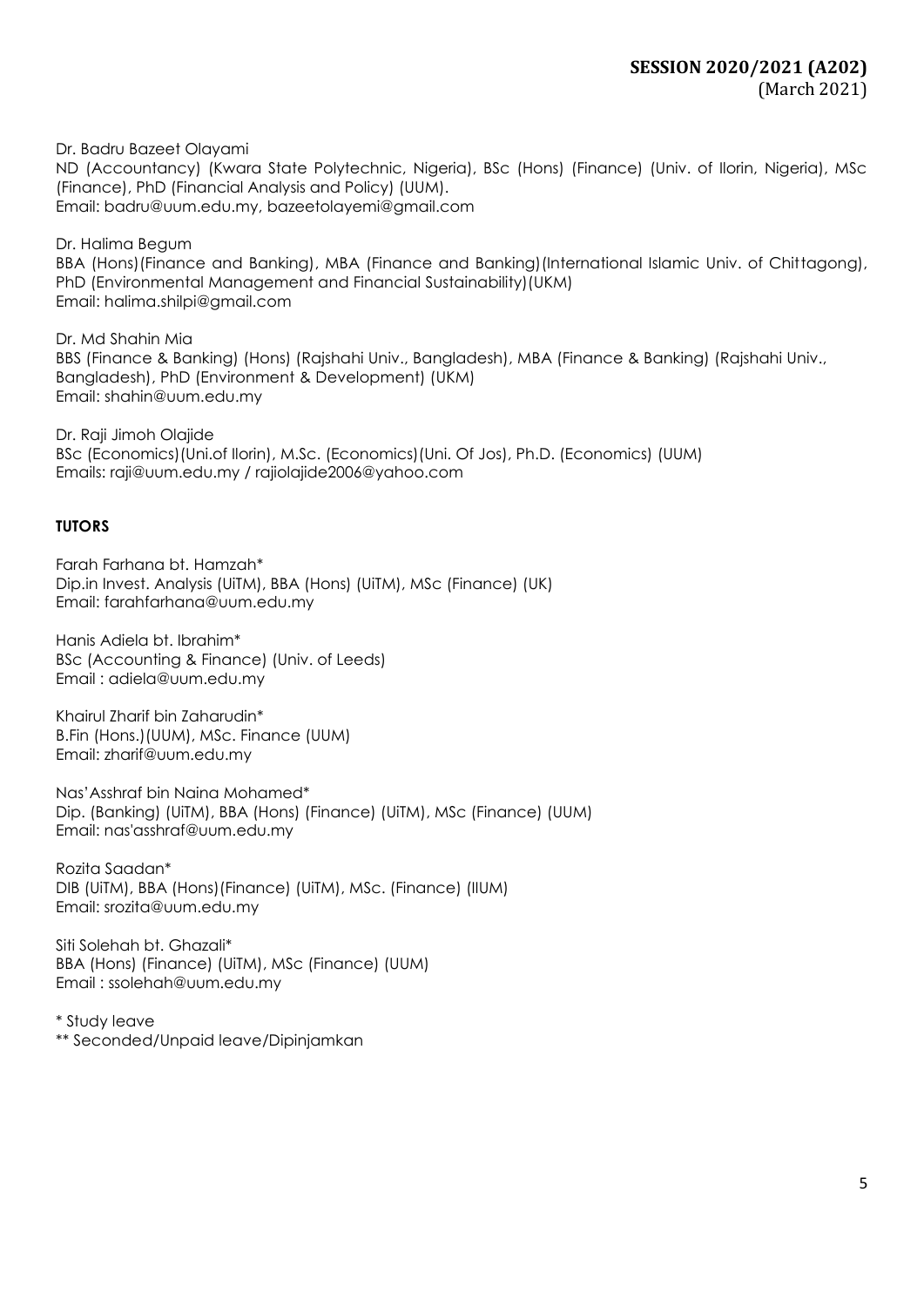# **PROGRAMME STRUCTURE FOR BACHELOR OF FINANCE WITH HONOURS [BFIN (HONS)]**

In general, the Bachelor of Finance with Honours programme structure comprises of **SIX (6)** components as follow:

| <b>COMPONENT</b>       | <b>CREDIT HOURS</b> |
|------------------------|---------------------|
| UNIVERSITY CORE        |                     |
| <b>B. ENGLISH CORE</b> |                     |
| C. PROGRAMME CORE      | 18                  |
| ) SPECIALIZATION       |                     |
| E. PROGRAMME ELECTIVES |                     |
| F FRFF FLFCTIVF        |                     |
| <b>G. PRACTICUM</b>    |                     |
| <b>TOTAL</b>           | 196                 |

To be awarded the Bachelor of Finance with Honours, a student is required to complete **at least 126 credit hours** and must get at least 2.00 cumulative grade point average through the following structure:

## **A. UNIVERSITY CORE (16 CREDIT HOURS)**

#### **i. Malaysian**

| <b>Course Code</b> | <b>Course Name</b>                  | <b>Credit Hours</b> |
|--------------------|-------------------------------------|---------------------|
| MPU1043            | Falsafah dan Isu Semasa             |                     |
| MPU1013            | Penghayatan Etika dan               | 3                   |
|                    | Peradaban                           |                     |
| <b>SADN1033</b>    | <b>Malaysian Nationhood Studies</b> | 3                   |
| <b>BPME1013</b>    | Introduction to Entrepreneurship    | 3                   |
| <b>VXXXXXXX</b>    | Co-Curriculum                       |                     |

#### **ii. Non-Malaysian**

| <b>Course Code</b> | <b>Course Name</b>               | <b>Credit Hours</b> |
|--------------------|----------------------------------|---------------------|
| MPU1043            | Falsafah dan Isu Semasa          | 3                   |
| <b>OR</b>          | OR.                              |                     |
| MPU1013            | Penghayatan Etika dan            | 3                   |
|                    | Peradaban                        |                     |
| SBLF1093           | Bahasa Melayu sebagai Bahasa     | 3                   |
|                    | Asing I                          |                     |
| <b>SADN1033</b>    | Malaysian Nationhood Studies     | 3                   |
| <b>SADE1013</b>    | Introduction to Entrepreneurship | 3                   |
| <b>VXXXXXXX</b>    | Co-Curriculum                    |                     |

Choose **ONE (1)** co-curriculum course to fulfill the 4 credit hours co-curriculum requirement.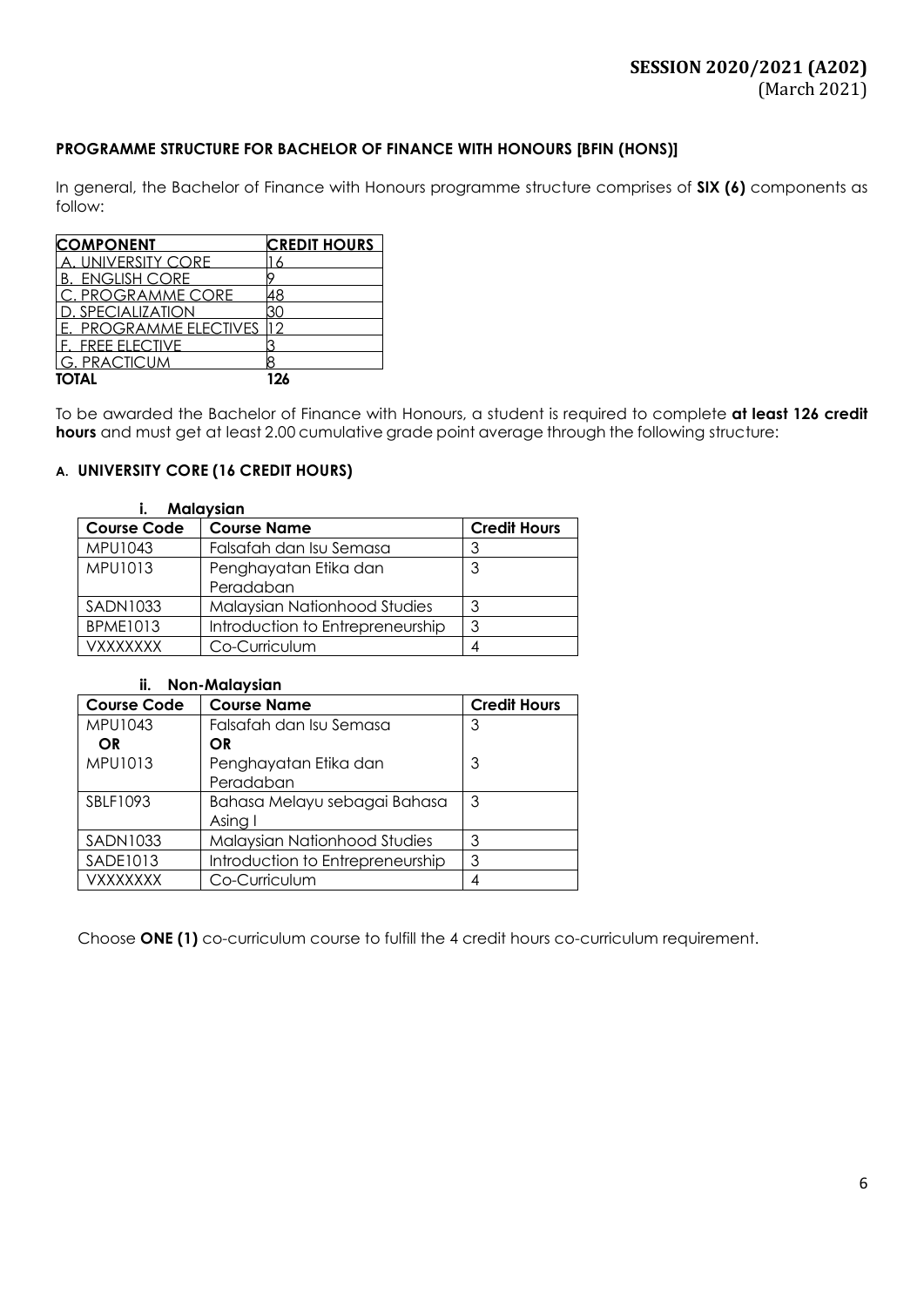## **B. ENGLISH CORE (9 CREDIT HOURS)**

A student is required to take English core courses according to these requirements:

# **NUMBER OF CREDIT HOURS FOR UNDERGRADUATE ENGLISH LANGUAGE COURSES (EFFECTIVE A201 – OCTOBER 2020)**

| <b>MUET</b>   | <b>IELTS</b> | <b>TOEFL</b><br>' iBT 1 | <b>PTE</b><br><b>ACADEMIC</b> | <b>CEFR</b><br><b>LEVEL</b> | <b>COURSES</b>                                                                                                                                                                | <b>TOTAL CREDIT</b><br><b>HOURS</b>                                                                     |
|---------------|--------------|-------------------------|-------------------------------|-----------------------------|-------------------------------------------------------------------------------------------------------------------------------------------------------------------------------|---------------------------------------------------------------------------------------------------------|
| <b>BAND1</b>  | < 4.0        | $0 - 31$                | $0 - 29$                      | A2                          | Foundation English +<br>3 Core Courses [EPI,<br>EPII, EPIII]                                                                                                                  | 12<br>credit<br>hours<br>*Foundation English<br>is credit bearing but<br>included<br>not<br>in<br>CGPA. |
| <b>BAND2</b>  | $4.0 - 5.0$  | $32 - 45$               | $30 - 41$                     | <b>B1</b>                   | 3<br>Core<br>Courses<br>[EPI, EPII, EPIII]                                                                                                                                    | 9 credit hours                                                                                          |
| <b>BAND 3</b> | 5.5          | $46 - 59$               | 42 - 49                       | <b>B2</b>                   | $\overline{2}$<br>Core<br>Courses<br>[EPII, EPIII] + 1 ESP                                                                                                                    | 9 credit hours                                                                                          |
| <b>BAND4</b>  | $6.0 - 6.5$  | $60 - 93$               | $50 - 64$                     | <b>B2</b>                   | Core<br>Course<br>$[EPIII] + 2 ESP$                                                                                                                                           | 9 credit hours                                                                                          |
| <b>BAND 5</b> | $7.0 - 8.0$  | $94 - 114$              | $65 - 82$                     | C1                          | <b>EXEMPTED FROM ANY</b><br><b>ENGLISH LANGUAGE</b><br><b>COURSES</b><br>*except for language<br>courses that are listed<br>as programme core<br>course                       |                                                                                                         |
| <b>BAND 6</b> | $8.5 - 9.0$  | $115 - 120$             | $83 - 80$                     | C <sub>2</sub>              | <b>EXEMPTED FROM ANY</b><br><b>ENGLISH</b><br><b>LANGUAGE</b><br><b>COURSES</b><br>*except<br>for language courses<br>listed<br>that are<br>as<br>programme<br>core<br>course |                                                                                                         |

**STUDENTS WITH MUET BAND 5, BAND 6 AND FROM ENGLISH SPEAKING COUNTRIES ARE EXEMPTED FORM ANY ENGLISH LANGUAGE CORSES, EXCEPT FOR ENGLISH LANGUAGE COURSES THAT ARE LISTED AS PROGRAMME CORE COURSES. HOWEVER, THEY ARE ALLOWED TO REGISTED FOR ANY COURSES AS A FREE ELECTIVE.**

| <b>LIST OF COURSES</b>                                        |                                                                                                                            |                                                                                                                                                                                                       |  |  |  |  |
|---------------------------------------------------------------|----------------------------------------------------------------------------------------------------------------------------|-------------------------------------------------------------------------------------------------------------------------------------------------------------------------------------------------------|--|--|--|--|
| <b>PRE-REQUISITE/</b><br><b>CONDITIONAL COURSES</b>           | UNIVERSITY CORE COURSES                                                                                                    | <b>ENGLISH FOR SPECIFIC PURPOSES</b><br><b>COURSES [ESP]</b>                                                                                                                                          |  |  |  |  |
| SBLE1073 Foundation English                                   | SBLE1063 English Proficiency I [EPI]<br>SBLE2113 English Proficiency II [EPII]<br>SBLE3123 English Proficiency III [EPIII] | SBLE3113 English for Small Group<br>Communication<br>SBLE3143 Report Writing<br>SBLE3153 Hospitality English<br>SBLE3163 Public Speaking Skills<br>SBLE3173 English for Professional<br>Communication |  |  |  |  |
| References:<br>MUET to IELTS - correlational study (2020) MEC |                                                                                                                            |                                                                                                                                                                                                       |  |  |  |  |

PTE Academic to IELTS – Pearson Education website (2020) recognised by British Council

TOEFL iBT scores to IELTS – [www.ets.org](http://www.ets.org/) linking study (2010)

IELTS to CEFR - Cambridge English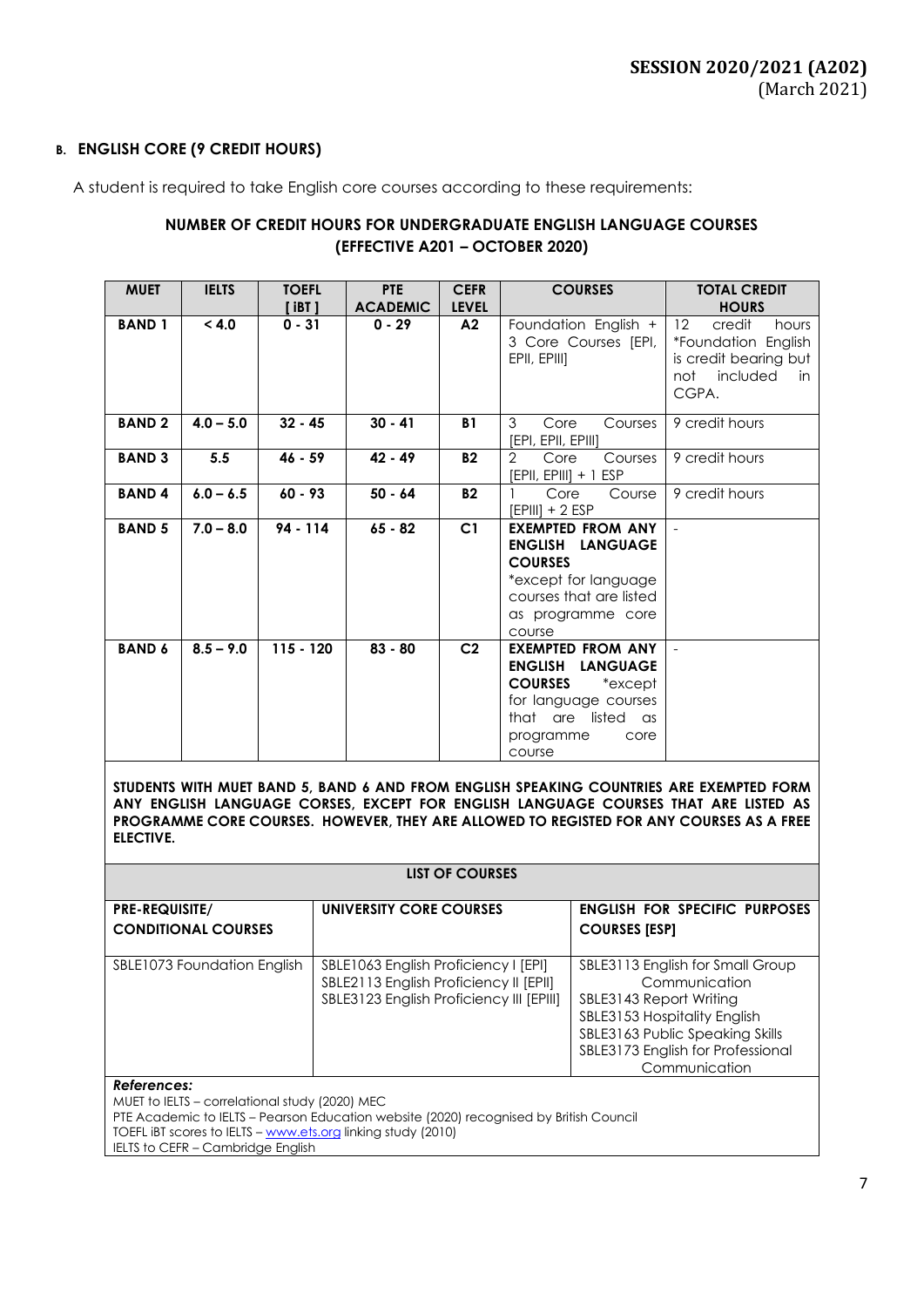# **C. PROGRAMME CORE (48 CREDIT HOURS)**

| <b>COURSE CODE</b> | <b>COURSE NAME</b>           | <b>CREDIT HOURS</b> | <b>PREREQUISITE</b>         |
|--------------------|------------------------------|---------------------|-----------------------------|
| SQQS1013           | Introduction to Statistics   | 3                   | None                        |
| BEEB1013           | Principle of Economics       | $\overline{3}$      | None                        |
| <b>BKAF1023</b>    | Introduction to Financial    | $\overline{3}$      | None                        |
|                    | Accounting                   |                     |                             |
| <b>BWFF2033</b>    | Financial Management         | 3                   | BKAF1023 Introduction to    |
|                    |                              |                     | Financial Accounting OR     |
|                    |                              |                     | <b>BKAN1013 Business</b>    |
|                    |                              |                     | Accounting OR BKAR1013      |
|                    |                              |                     | Financial Accounting and    |
|                    |                              |                     | Reporting I                 |
| <b>BWFF2043</b>    | <b>Advanced Financial</b>    | 3                   | BWFF2033 Financial          |
|                    | Management                   |                     | Management                  |
| <b>BWFF2053</b>    | <b>Financial Statement</b>   | 3                   | <b>BWFF2043 Advanced</b>    |
|                    | Analysis and Valuation       |                     | <b>Financial Management</b> |
| <b>BWFF3013</b>    | Corporate Finance            | 3                   | BWFF2043 Advanced           |
|                    |                              |                     | <b>Financial Management</b> |
| <b>BWFF3033</b>    | <b>Financial Market and</b>  | $\overline{3}$      | <b>BWFF2033 Financial</b>   |
|                    | Institutions                 |                     | Management                  |
| <b>BWFF3043</b>    | <b>International Finance</b> | $\overline{3}$      | BWFF2043 Advanced           |
|                    |                              |                     | Financial Management        |
| <b>BWFF3073</b>    | <b>Personal Finance</b>      | 3                   | <b>BWFF2043 Advanced</b>    |
|                    |                              |                     | Financial Management        |
| <b>BWFF3113</b>    | <b>Ethics and Governance</b> | 3                   | None                        |
| <b>BWFN3013</b>    | <b>Investment Analysis</b>   | $\overline{3}$      | BWFF2043 Advanced           |
|                    |                              |                     | <b>Financial Management</b> |
| <b>BPMN1013</b>    | Introduction to              | $\overline{3}$      | None                        |
|                    | Management                   |                     |                             |
| <b>BPMN3143</b>    | Research Methodology         | $\overline{3}$      | SQQS1013 Introduction to    |
|                    |                              |                     | Statistics <b>AND</b> have  |
|                    |                              |                     | completed at least 70       |
|                    |                              |                     | credit hours                |
| <b>BPMN3023</b>    | Strategic Management         | 3                   | Have taken and passed       |
|                    |                              |                     | 100 credit hours            |
| <b>GLUL2023</b>    | <b>Business Law</b>          | 3                   | None                        |

# **D. SPECIALIZATION (30 CREDIT HOURS)**

Students **MUST** choose **ONE (1)** Specialization from the following list:

# 1) **INVESTMENT MANAGEMENT**

| <b>CODE</b>     | <b>COURSE NAME</b>     | <b>CREDIT</b><br><b>HOURS</b> | <b>PREREQUISITE</b>                                                                                                                               |
|-----------------|------------------------|-------------------------------|---------------------------------------------------------------------------------------------------------------------------------------------------|
| <b>BKAT2013</b> | Principles of Taxation | 3                             | BKAR1013 Financial Accounting<br>and Reporting I OR BKAN1013<br><b>Business Accounting OR</b><br>BKAF1023 Introduction to Financial<br>Accounting |
| <b>BWFN3033</b> | Portfolio Management   | 3                             | <b>BWFF2043 Advanced Financial</b><br>Management                                                                                                  |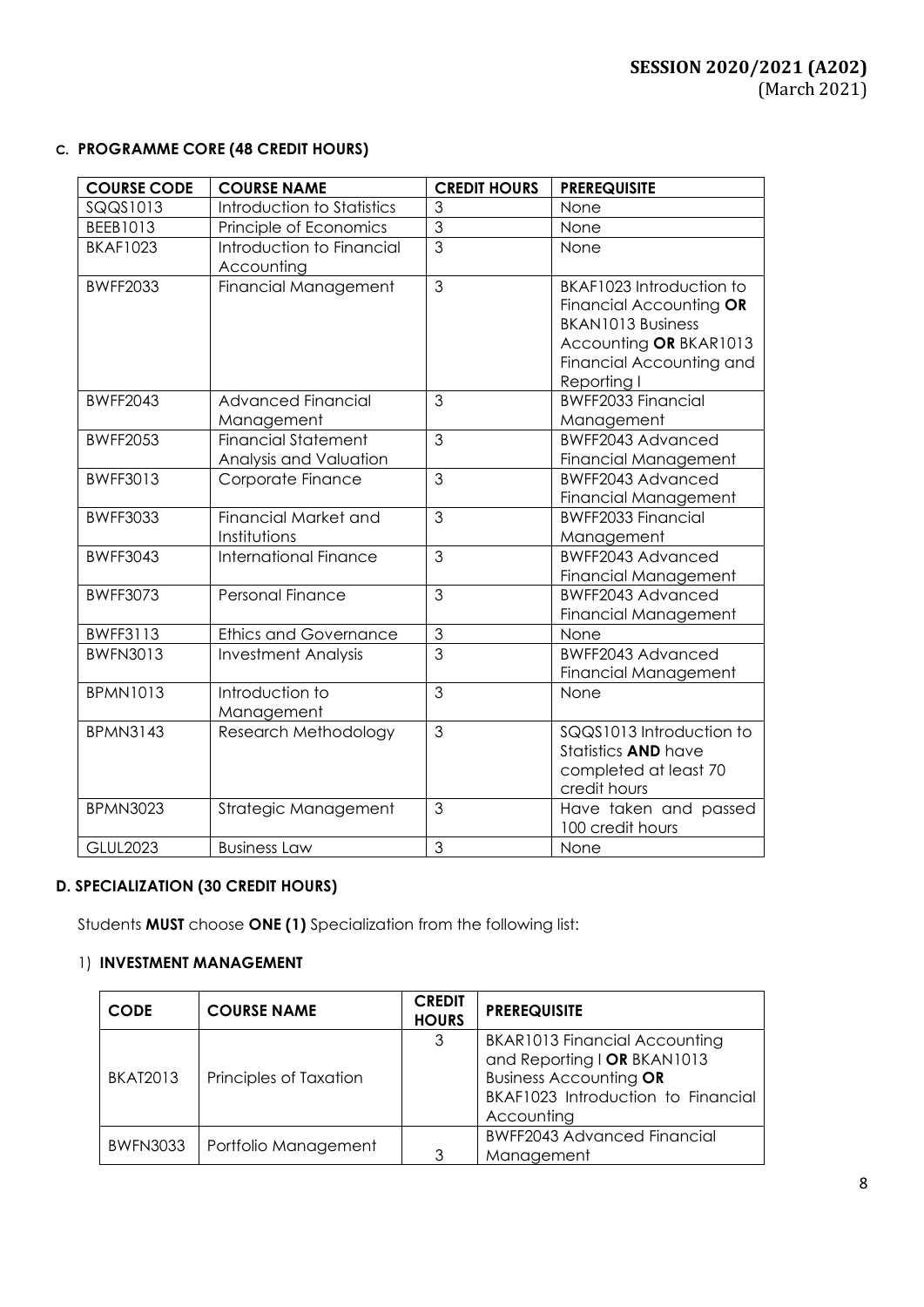| <b>BWFN3043</b> | <b>Behavioral Finance</b>          | 3 | <b>BWFF2043 Advanced Financial</b><br>Management |
|-----------------|------------------------------------|---|--------------------------------------------------|
| <b>BWBB3053</b> | Marketing of Financial<br>Services | 3 | None                                             |
| <b>BWFF3053</b> | <b>Financial Modeling</b>          | 3 | <b>BWFF3013 Corporate Finance</b>                |
| <b>BWFN3053</b> | Fixed Income Securities            | 3 | <b>BWFF2043 Advanced Financial</b><br>Management |
| <b>BWFN3063</b> | Derivatives and Risk               |   | <b>BWFF2043 Advanced Financial</b>               |
|                 | Management                         | 3 | Management                                       |
| <b>BWFF3103</b> | <b>Small Business Finance</b>      |   | <b>BWFF2043 Advanced Financial</b>               |
|                 |                                    | 3 | Management                                       |
|                 |                                    |   | <b>BWFF2043 Advanced Financial</b>               |
| <b>BWFF3083</b> | Venture Capital                    | 3 | Management                                       |
|                 |                                    |   | Have taken and passed at least                   |
| <b>BWFF3193</b> | Seminar in Finance                 | 3 | 100 credit hours.                                |

# **OR**

# 2) **WEALTH MANAGEMENT**

| <b>CODE</b>     | <b>COURSE NAME</b>                               | <b>CREDIT</b><br><b>HOURS</b> | <b>PREREQUISITE</b>                                                                                                                        |
|-----------------|--------------------------------------------------|-------------------------------|--------------------------------------------------------------------------------------------------------------------------------------------|
| <b>BWRR1013</b> | Risk and Insurance                               | 3                             | None                                                                                                                                       |
| <b>BKAT2013</b> | Principles of Taxation                           | 3                             | BKAR1013 Financial Accounting and<br>Reporting I OR BKAN1013 Business<br>Accounting OR<br>BKAF1023 Introduction to Financial<br>Accounting |
| <b>BWBB3053</b> | Marketing of Financial<br>Services               | 3                             | None                                                                                                                                       |
| <b>BWFF3053</b> | <b>Financial Modeling</b>                        | 3                             | <b>BWFF3013 Corporate Finance</b>                                                                                                          |
| <b>BWFF3103</b> | <b>Small Business Finance</b>                    | 3                             | <b>BWFF2043 Advanced Financial</b><br>Management                                                                                           |
| <b>BWRR3103</b> | <b>Estate Planning</b>                           | 3                             | <b>BWFF2033 Financial Management</b>                                                                                                       |
| <b>BWRR3133</b> | Risk Analysis and<br><b>Decision Making</b>      | 3                             | <b>BWRR1013 Risk and Insurance AND</b><br><b>BWFF2043 Advanced Financial</b><br>Management                                                 |
| <b>BWFF3193</b> | Seminar in Finance                               | 3                             | Have taken and passed at least 100<br>credit hours.                                                                                        |
| <b>BWRR3113</b> | <b>Retirement Planning</b>                       | 3                             | <b>BWFF2033 Financial Management</b>                                                                                                       |
| <b>BWRR3143</b> | Property and Liability<br><b>Risk Management</b> | 3                             | BWRR1013 Risk and Insurance                                                                                                                |

# **E. PROGRAMME ELECTIVES (12 CREDIT HOURS)**

Choose **FOUR (4)** courses from the following to fulfil 12 credit hours.: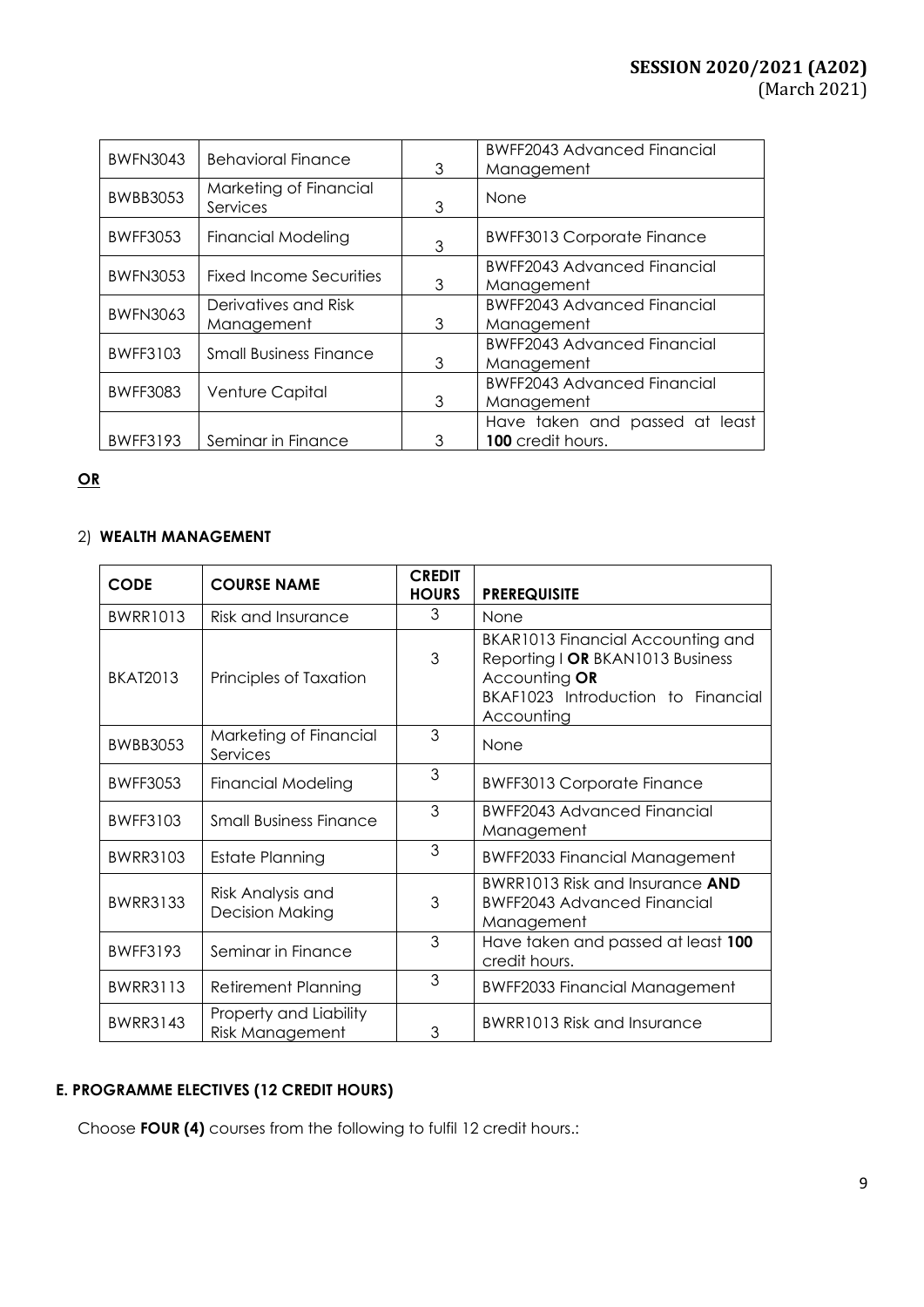| <b>CODE</b>     | <b>COURSE NAME</b>                   | <b>CREDIT</b><br><b>HOURS</b> | <b>PREREQUISITE</b>                                                                                                                        |
|-----------------|--------------------------------------|-------------------------------|--------------------------------------------------------------------------------------------------------------------------------------------|
| BWBB2013        | <b>Bank Management</b>               | 3                             | None                                                                                                                                       |
| SQQS2013        | <b>Applied Statistics</b>            | 3                             | SQQS1013 Introduction to Statistics                                                                                                        |
| <b>BKAM2013</b> | Management<br>Accounting 1           | 3                             | BKAR1013 Financial Accounting and<br>Reporting   OR BKAN1013 Business<br>Accounting OR<br>BKAF1023 Introduction to Financial<br>Accounting |
| <b>BEEQ2023</b> | <b>Basic Econometrics</b>            | 3                             | BEEQ1023 Introduction to Statistical<br>Economics OR SQQS2013 Applied<br>Statistics                                                        |
| <b>BWFE3013</b> | <b>Real Estate</b><br>Management     | 3                             | <b>BWFF2033 Financial Management</b>                                                                                                       |
| BWBB3013        | <b>Commercial Bank</b><br>Operations | 3                             | <b>BWBB2013 Bank Management</b>                                                                                                            |
| <b>BWFF3023</b> | Credit Management                    | 3                             | <b>BWFF2033 Financial Management</b>                                                                                                       |
| <b>BWBB3033</b> | <b>International Banking</b>         | 3                             | <b>BWBB2013 Bank Management</b>                                                                                                            |
| <b>BWFF3063</b> | <b>Financial Theory</b>              | 3                             | <b>BWFF3013 Corporate Finance</b>                                                                                                          |
| <b>GLUL3033</b> | Company Law                          | 3                             | None                                                                                                                                       |

# **F. FREE ELECTIVE (3 CREDIT HOURS)**

Students must choose **ONE (1)** course offered by other programme within the UUM College of Business or any course offered by other Colleges subject to the followings:

- i. Must fulfil **PREREQUISITE** course if any.
- ii. Equivalent courses are **NOT** considered as free elective.

### **EQUIVALENT COURSES FOR BACHELOR OF FINANCE WITH HONOURS [BFIN (HONS)]**

| Code            | <b>Course Name</b>                   |
|-----------------|--------------------------------------|
|                 |                                      |
| <b>BKAF1023</b> | Introduction to Financial Accounting |
| <b>BKAN1013</b> | <b>Business Accounting</b>           |
| <b>BKAR1013</b> | Financial Accounting and Reporting I |
| <b>BWFF1013</b> | Foundations of Finance               |

### **Note: S***tudents Are Not Allowed to Register the Above Courses as Free Elective*

#### **G. PRACTICUM (8 CREDIT HOURS)**

| <b>CODE</b> | <b>COURSE NAME</b> | <b>CREDIT</b><br><b>HOURS</b> | <b>PREREQUISITE</b>                                                 |
|-------------|--------------------|-------------------------------|---------------------------------------------------------------------|
| BWFX4908    | Practicum          |                               | Have taken and passed ALL courses<br>under the programme structure. |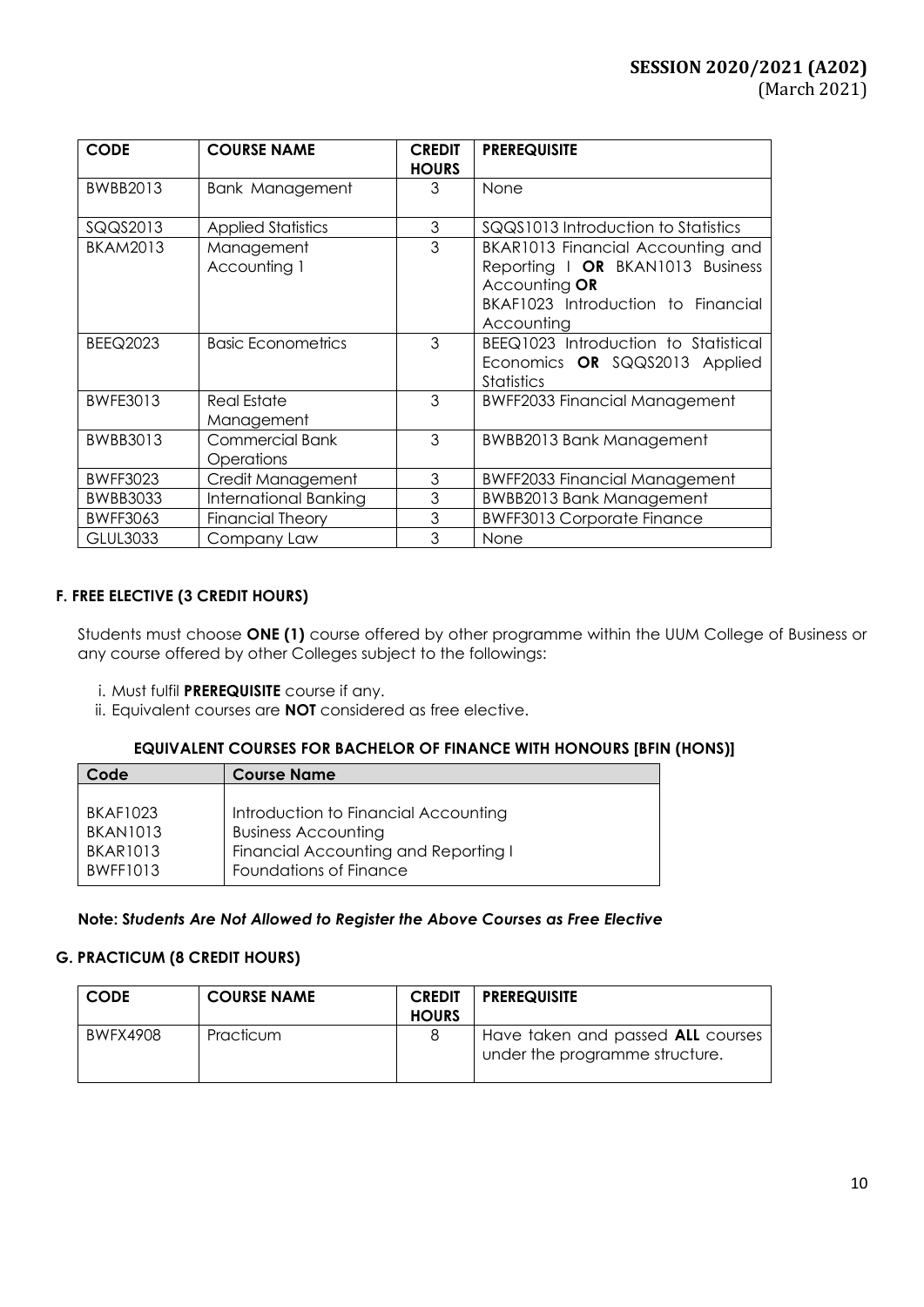# **PROPOSED COURSE REGISTRATION F OR BACHELOR OF FINANCE WITH HONOURS [BFIN (HONS)] PROGRAMMES**

| Code            | 1st Semester                         | <b>Credits</b> | Code            | 2nd Semester        | <b>Credits</b> |
|-----------------|--------------------------------------|----------------|-----------------|---------------------|----------------|
| <b>BPMN1013</b> | Introduction to Management           | $\mathfrak{Z}$ |                 | Specialization 1    | 3              |
| <b>BKAF1023</b> | Introduction to Financial Accounting | 3              | MPU1043         | Falsafah dan Isu    | 3              |
|                 |                                      |                |                 | Semasa              |                |
| SQQS1013        | Introduction to Statistics           | 3              | MPU1013         | Penghayatan         | 3              |
|                 |                                      |                |                 | Etika dan           |                |
|                 |                                      |                |                 | Peradaban           |                |
|                 |                                      |                |                 |                     |                |
| BEEB1013        | Principles of Economics              | 3              | <b>BWFF2033</b> | Financial           | 3              |
|                 |                                      |                |                 | Management          |                |
| <b>SADN1033</b> | Nationhood of Malaysia               | 3              | <b>GLUL2023</b> | <b>Business Law</b> | 3              |
| SBLEXXXX        | <b>English Core</b>                  | 3              | SBLEXXXX        | <b>English Core</b> | 3              |
| VXXXXXXX        | Co-curriculum                        |                | VXXXXXXX        | Co-curriculum       |                |
|                 | <b>TOTAL</b>                         | 19             | <b>TOTAL</b>    |                     | 19             |
| Code            | 3rd Semester                         | <b>Credits</b> | Code            | <b>4th Semester</b> | <b>Credits</b> |
| <b>BWFF2043</b> | Advanced Financial Management        | 3              | BWFF3013        | Corporate           | 3              |
|                 |                                      |                |                 | Finance             |                |
| <b>BPME1013</b> | Introduction to Entrepreneurship     | 3              | <b>BWFF2053</b> | Financial           | 3              |
|                 |                                      |                |                 | Statement           |                |
|                 |                                      |                |                 | Analysis and        |                |
|                 |                                      |                |                 | Valuation           |                |
|                 | Specialization 2                     | 3              |                 | Specialization 3    | 3              |
|                 | Programme Elective 1                 | $\frac{3}{3}$  |                 |                     |                |
| SBLEXXXX        | <b>English Core</b>                  |                | <b>BWFF3073</b> | Personal            | 3              |
|                 |                                      |                |                 | Finance             |                |
| <b>BWFF3033</b> | Financial Markets and Institutions   | 3              | <b>BWFN3013</b> | Investment          | 3              |
|                 |                                      |                |                 | Analysis            |                |
| VXXXXXXX        | Co-curriculum                        | 1              | <b>VXXXXXXX</b> | Co-curriculum       | 1              |
|                 | <b>TOTAL</b>                         | 19             | <b>TOTAL</b>    |                     | 16             |
| Code            | 5th Semester                         | <b>Credits</b> | Code            | 6th Semester        | <b>Credits</b> |
| <b>BWFF3113</b> | <b>Ethics and Governance</b>         | 3              | <b>BPMN3143</b> | Research            | 3              |
|                 |                                      |                |                 | Methodology         |                |
|                 | Specialization 4                     | $\mathfrak{S}$ |                 | Specialization 6    | $\mathfrak{S}$ |
|                 | Specialization 5                     |                |                 | Specialization 7    | $\frac{3}{3}$  |
|                 | Programme Elective 2                 | $\frac{3}{3}$  |                 | Specialization 8    |                |
| <b>BWFF3043</b> | <b>International Finance</b>         | 3              |                 | Programme           | 3              |
|                 |                                      |                |                 | Elective 3          |                |
|                 | <b>TOTAL</b>                         | 15             |                 | <b>TOTAL</b>        | 15             |
| Code            | 7th Semester                         | <b>Credits</b> | Code            | 8th Semester        | <b>Credits</b> |
|                 | Specialization 9                     | 3              | <b>BWFX4908</b> | Practicum/Indu      | 8              |
|                 |                                      |                |                 | strial Training     |                |
|                 | Specialization 10                    | $\mathfrak{S}$ |                 |                     |                |
|                 | Programme Elective 4                 | $\frac{3}{3}$  |                 |                     |                |
|                 | Free Elective                        |                |                 |                     |                |
| <b>BPMN3023</b> | Strategic Management                 | $\overline{3}$ |                 |                     |                |
|                 | <b>TOTAL</b>                         | 15             |                 | <b>TOTAL</b>        | 8              |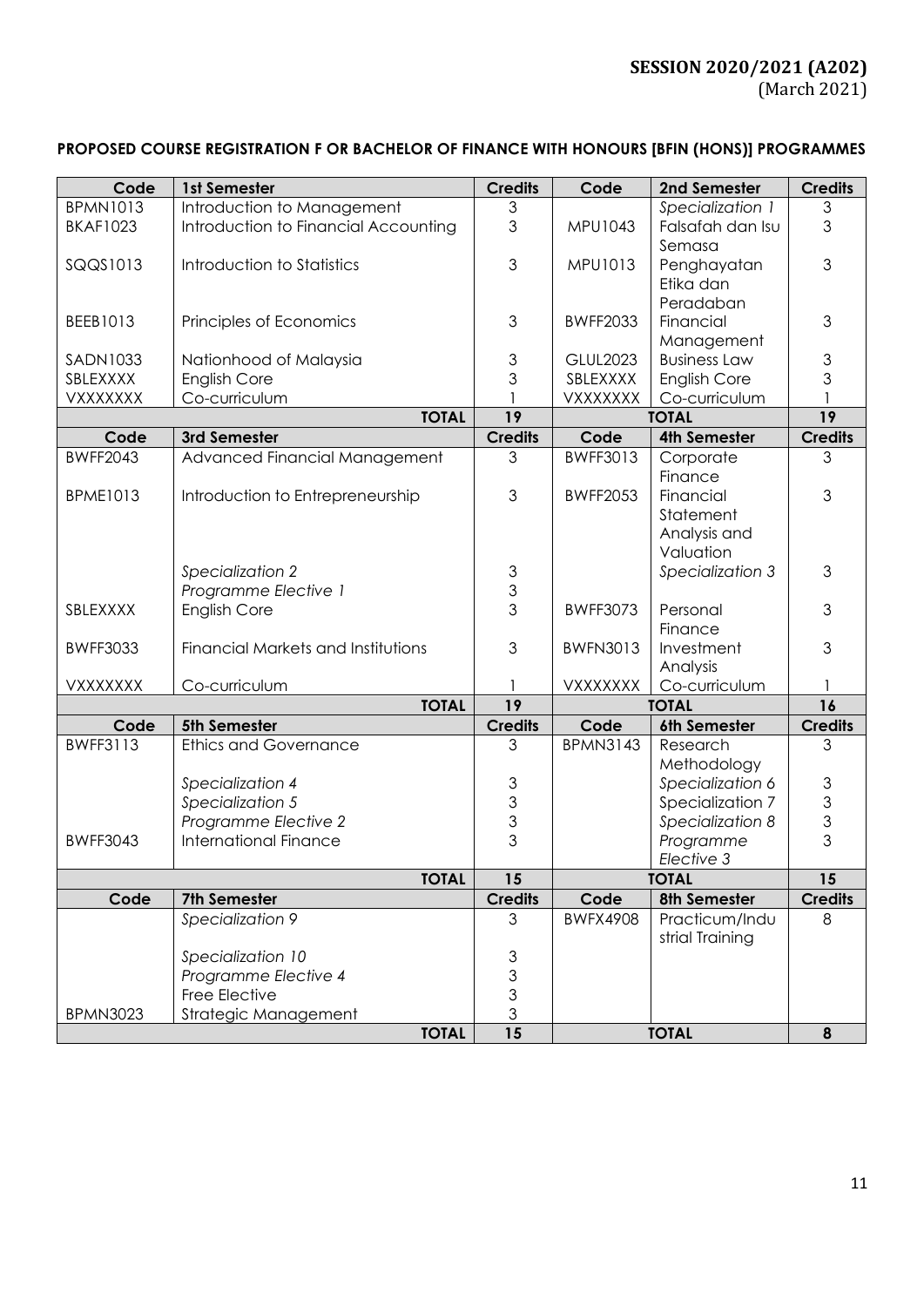| <b>CODE</b>     | <b>COURSE NAME</b>                            | <b>FIRST</b><br><b>SEMESTER</b> | <b>SECOND</b><br><b>SEMESTER</b> |
|-----------------|-----------------------------------------------|---------------------------------|----------------------------------|
| <b>BWFE3013</b> | Real Estate Management                        |                                 | X                                |
| <b>BWFF1013</b> | Foundations of Finance                        | X                               | X                                |
| <b>BWFF2033</b> | <b>Financial Management I</b>                 | X                               | X                                |
| <b>BWFF2043</b> | Advanced Financial Management                 | Χ                               | Χ                                |
| <b>BWFF2053</b> | Financial Statement Analysis and<br>Valuation | Χ                               | X                                |
| BWFF3013        | Corporate Finance                             | X                               | X                                |
| <b>BWFF3023</b> | Credit Management                             |                                 | Χ                                |
| <b>BWFF3033</b> | Financial Markets and Institutions            | X                               | Χ                                |
| <b>BWFF3043</b> | <b>International Finance</b>                  | Χ                               | X                                |
| <b>BWFF3053</b> | <b>Financial Modelling</b>                    | Χ                               | Χ                                |
| <b>BWFF3063</b> | <b>Financial Theory</b>                       |                                 | X                                |
| <b>BWFF3073</b> | Personal Finance                              | Χ                               | Χ                                |
| <b>BWFF3083</b> | Venture Capital                               | Χ                               |                                  |
| <b>BWFF3103</b> | <b>Small Business Finance</b>                 | X                               | Χ                                |
| <b>BWFF3113</b> | <b>Ethics and Governance</b>                  | X                               | Χ                                |
| <b>BWFF3193</b> | Seminar in Finance                            | Χ                               | X                                |
| <b>BWFN3013</b> | <b>Investment Analysis</b>                    | Χ                               | Χ                                |
| <b>BWFN3043</b> | <b>Behavioral Finance</b>                     | Χ                               |                                  |
| <b>BWFN3053</b> | <b>Fixed Income Securities</b>                | Χ                               |                                  |
| <b>BWFN3063</b> | Derivatives and Risk Management               |                                 | Χ                                |
| <b>BWFN3033</b> | Portfolio Management                          |                                 | Χ                                |

# **For Courses Under Wealth Management Specialization**

| <b>CODE</b>     | <b>COURSE NAME</b>                     | <b>FIRST</b><br><b>SEMESTER</b> | <b>SECOND</b><br><b>SEMESTER</b> |
|-----------------|----------------------------------------|---------------------------------|----------------------------------|
| <b>BWRR1013</b> | Risk and Insurance                     | Χ                               |                                  |
| <b>BWRR3103</b> | Estate Planning*                       |                                 |                                  |
| <b>BWRR3113</b> | Retirement Planning*                   | Χ                               |                                  |
| <b>BWRR3133</b> | Risk Analysis and Decision Making      |                                 |                                  |
| <b>BWRR3143</b> | Property and Liability Risk Management |                                 |                                  |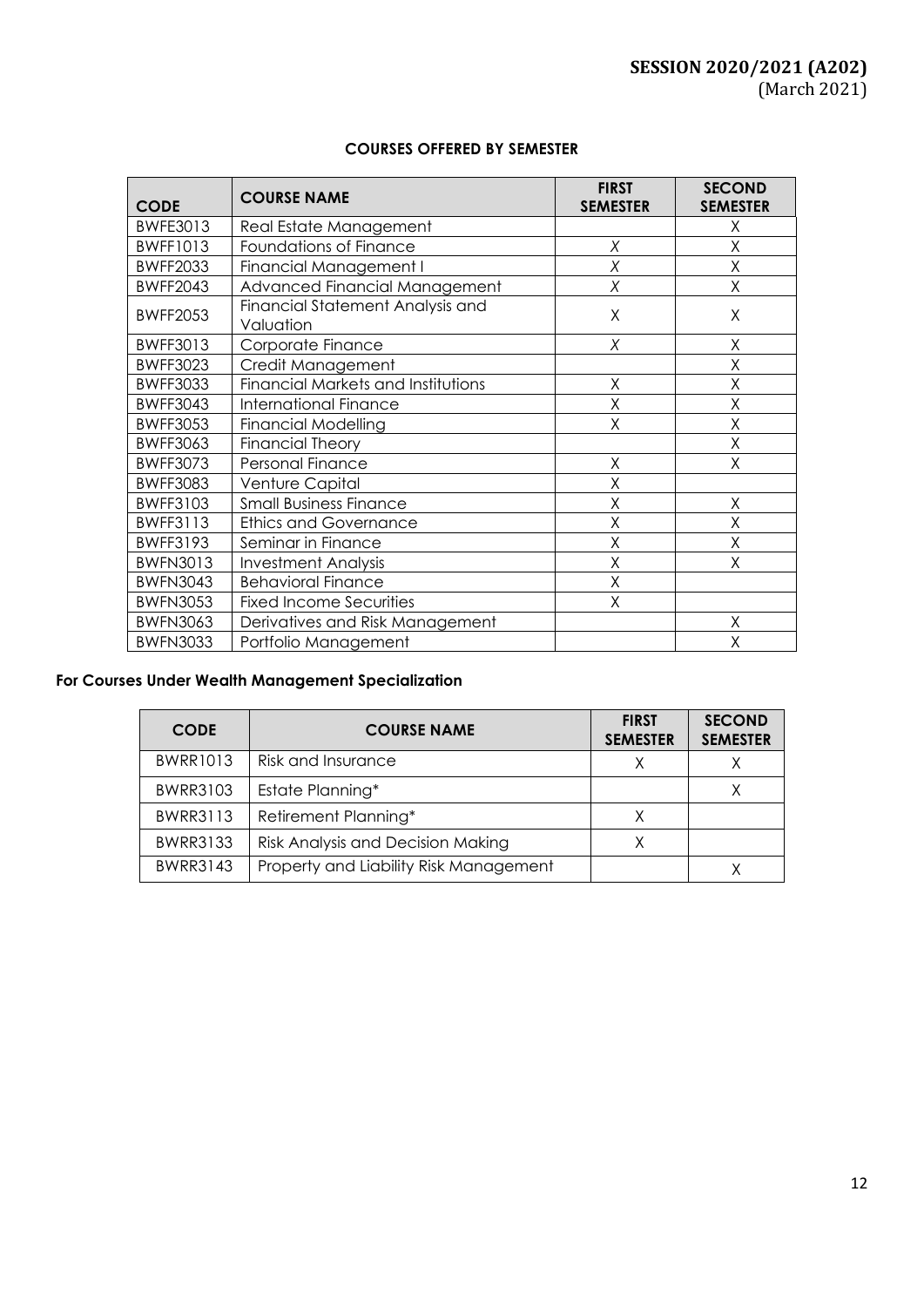### **COURSE SYNOPSIS**

#### **BWFE3013 REAL ESTATE MANAGEMENT PREREQUISITE: BWFF2033 Financial Management**

This course is an introduction to the study of real estate management. It is also to enhance student's understanding regarding present situation and local practices in real estate management. The topics include real estate characteristics, real estate economic, legal aspects such as ownership and title, Torrens system, The Malaysian National Land Code, real estate financing, real estate investment and real estate development and property management. Methods in valuation of real estate properties such as sales comparison approach, income approach and cost approach are discussed.

……………………………………………………………………………

### **BWFF1013 FOUNDATIONS OF FINANCE PREREQUISITE: None**

This course introduces the principles and the basics of financial management of a business entity. An introductory level of investment management and short term financing as well as long term financing will be introduced. Methods for financial position evaluation such as financial ratios are also covered. In addition, financial planning and forecasting will be discussed.

……………………………………………………………………………

#### **BWFF2033 FINANCIAL MANAGEMENT**

**PREREQUISITE: BKAF1023 Introduction to Financial Accounting OR BKAN1013 Business Accounting OR BKAR1013 Financial Accounting and Reporting 1**

This course introduces the theory, concept and application of financial management with emphasis on short term financial management and financial instruments which are used in financial decision making. The discussion on short-term financial management covers topics on short term financing as well as current assets management which include cash, marketable securities, account receivables and inventory. Among the concepts and financial instruments discussed are financial analyses, risk and return concept and time value of money.

……………………………………………………………………………

#### **BWFF2043 ADVANCED FINANCIAL MANAGEMENT PREREQUISITE: BWFF2033 Financial Management**

This course is a continuation of BWFF2033 Financial Management which focuses on investment decisionmaking and long term financing decision. In line with the main objective of this course, the time value of money concept which was introduced in BWFF2033 Financial Management will be reviewed as a preparation to apply this concept in other topics such as security valuation, cost of capital, and capital budgeting. Besides that, leverage and capital structure, and dividend policy will be discussed.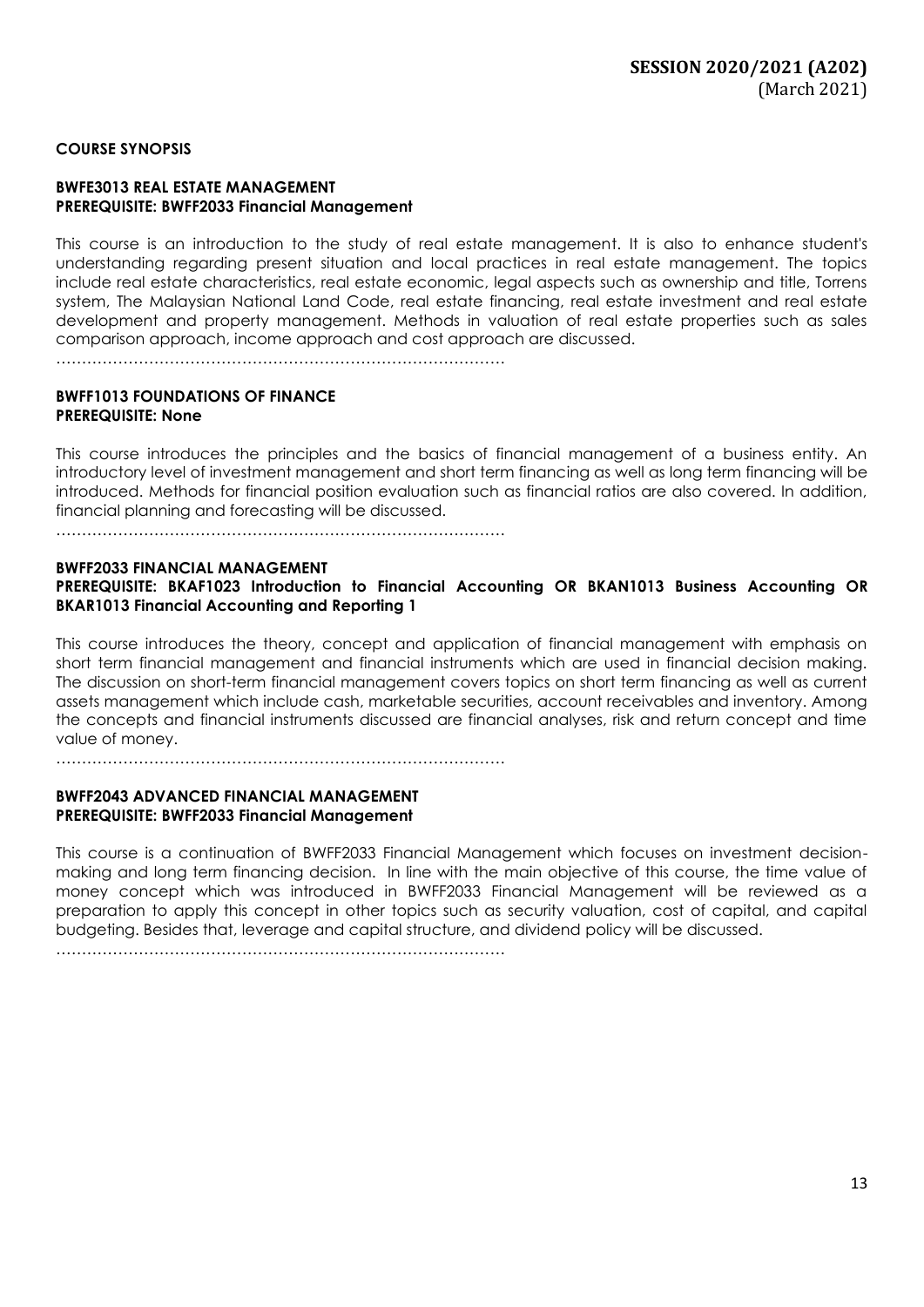# **BWFF2053 FINANCIAL STATEMENT ANALYSIS AND VALUATION PREREQUISITE: BWFF2043 Advanced Financial Management**

This course aims to provide students with hands-on experience in financial statement analysis. Students will be exposed to general tools of financial analysis, theoretical concepts, and practical valuation issues. By the end of the course, students should be comfortable with using firms' financial statements to develop an understanding of their performance and to establish a basis for making reasonable valuation estimates.

………………………………………………………………………………………………………..

#### **BWFF3013 CORPORATE FINANCE PREREQUISITE: BWFF2043 Advanced Financial Management**

This course intends to strengthen the understanding of financial management which has been learned in BWFF2033 Financial Management and BWFF2043 Advanced Financial Management. This course will focus on theories which are related to long term financing and optimal capital structure in the corporate sector. Together with that, topics which include managing the shareholder's value, risk and return, risk and refinements in capital budgeting, leverage and capital structure, dividend policy, hybrid and derivatives securities, financial risk management and corporate restructuring will also be discussed.

……………………………………………………………………………

#### **BWFF3023 CREDIT MANAGEMENT PREREQUISITE: BWFF2033 Financial Management**

This course discusses the concept, principle and application of credit management especially for business and individual needs. Emphasis is given on the techniques in forming credit policies, valuation and monitoring of accounts according to the objectives of the organization in providing credit to its customers, management of cash flows, monitoring steps in collection, insurance, collateral and legal aspect are also discussed. Additional focus is on the principle and application of trade credit management in Malaysia.

……………………………………………………………………………

#### **BWFF3033 FINANCIAL MARKETS AND INSTITUTIONS PREREQUISITE: BWFF2033 Financial Management**

This course exposes students to the Malaysian financial landscape including the formation, evolution and development of the Malaysian financial system since independence. Topics covered include the types and functions of financial institutions, capital market, money market, derivative market and foreign exchange market. The development of international financial markets is also discussed.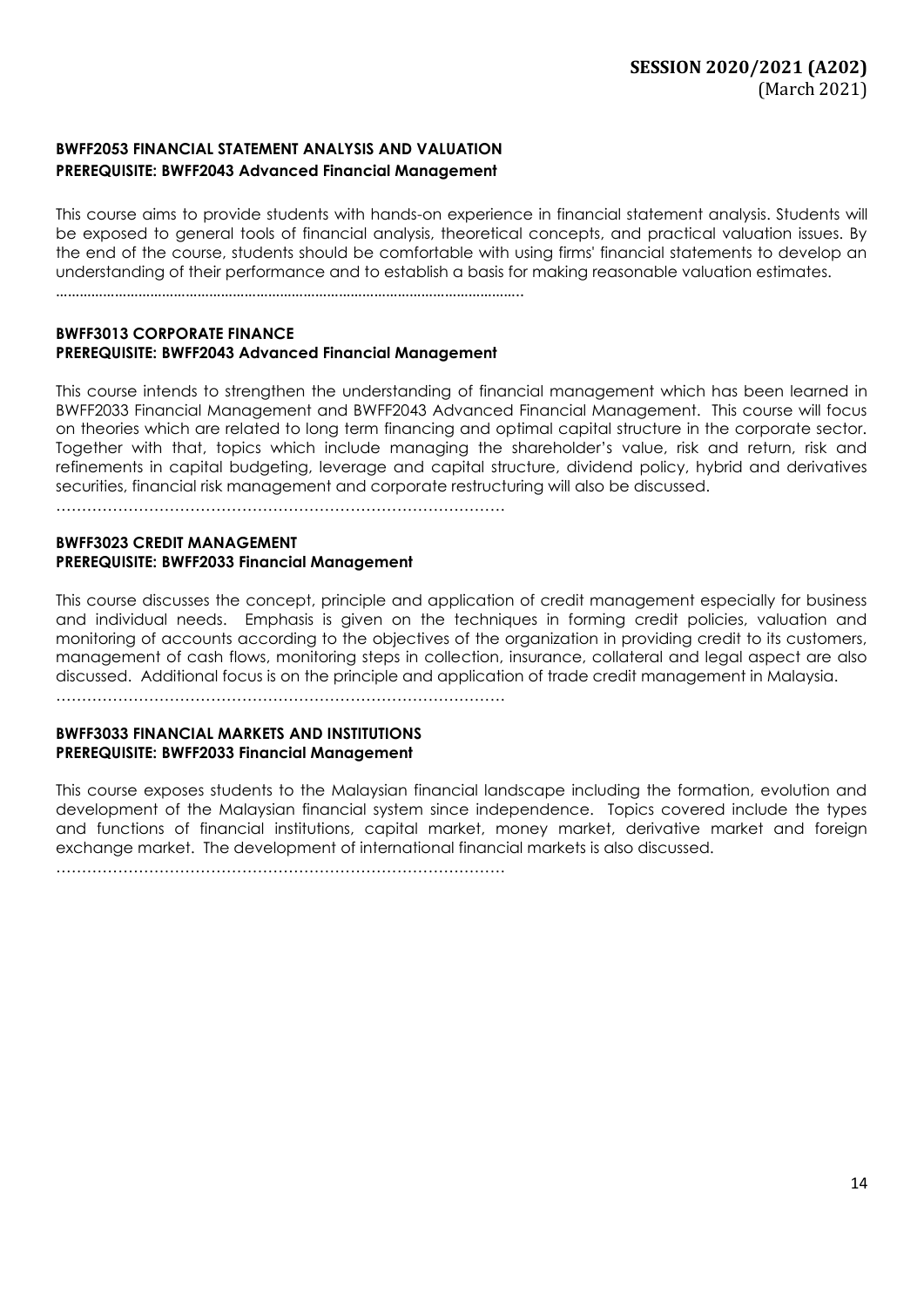### **BWFF3043 INTERNATIONAL FINANCE PREREQUISITE: BWFF2043 Advanced Financial Management**

This course exposes students to the important concepts in international finance and multinational firm's financial decision making methods. Topics that will be covered include foreign exchange market, international financial system, balance of payments and other factors which affect exchange rates. In addition, method to manage foreign exchange risk is also discussed. Other traditional fields of corporate finance such as working capital management, capital structure and capital budgeting will also be discussed but from the perspective of multinational firms where the concentration is on the decision making elements which seldom faced by domestic firms.

 $\mathcal{L}^{(n)}$ 

### **BWFF3053 FINANCIAL MODELLING PREREQUISITE: BWFF3013 Corporate Finance**

This course exposes student to the usage of various spreadsheet software in financial management. The topics covered include modelling of information in financial statement, valuation of a firm's asset, capital budgeting, capital structure, leverage, balancing of cash investment, marketable securities, inventory and account receivables which take into account risk, risk management with corporate restructuring through mergers.

……………………………………………………………………………

### **BWFF3063 FINANCIAL THEORY PREREQUISITE: BWFF3013 Corporate Finance**

This course covers the theoretical aspect of finance. The course discusses compensation policy, capital structure, agency theory, dividend policy, efficient market theory, issuance of seasoned shares, issuance of debt, and mergers and acquisitions.

……………………………………………………………………………

### **BWFF3073 PERSONAL FINANCE PREREQUISITE: BWFF2043 Advanced Financial Management**

This course focuses on the process of planning a person's spending, financing and investing so as to optimise his or her financial situation. It provides an overview of financial concepts with special emphasis on their applications to issues faced by individuals and households, including personal savings, loans, tax planning, insurance, investments, real estate, retirement planning and estate planning. Issues that are unique to the Malaysian context is incorporated accordingly. This course also covers personal financial planning from the Islamic perspective.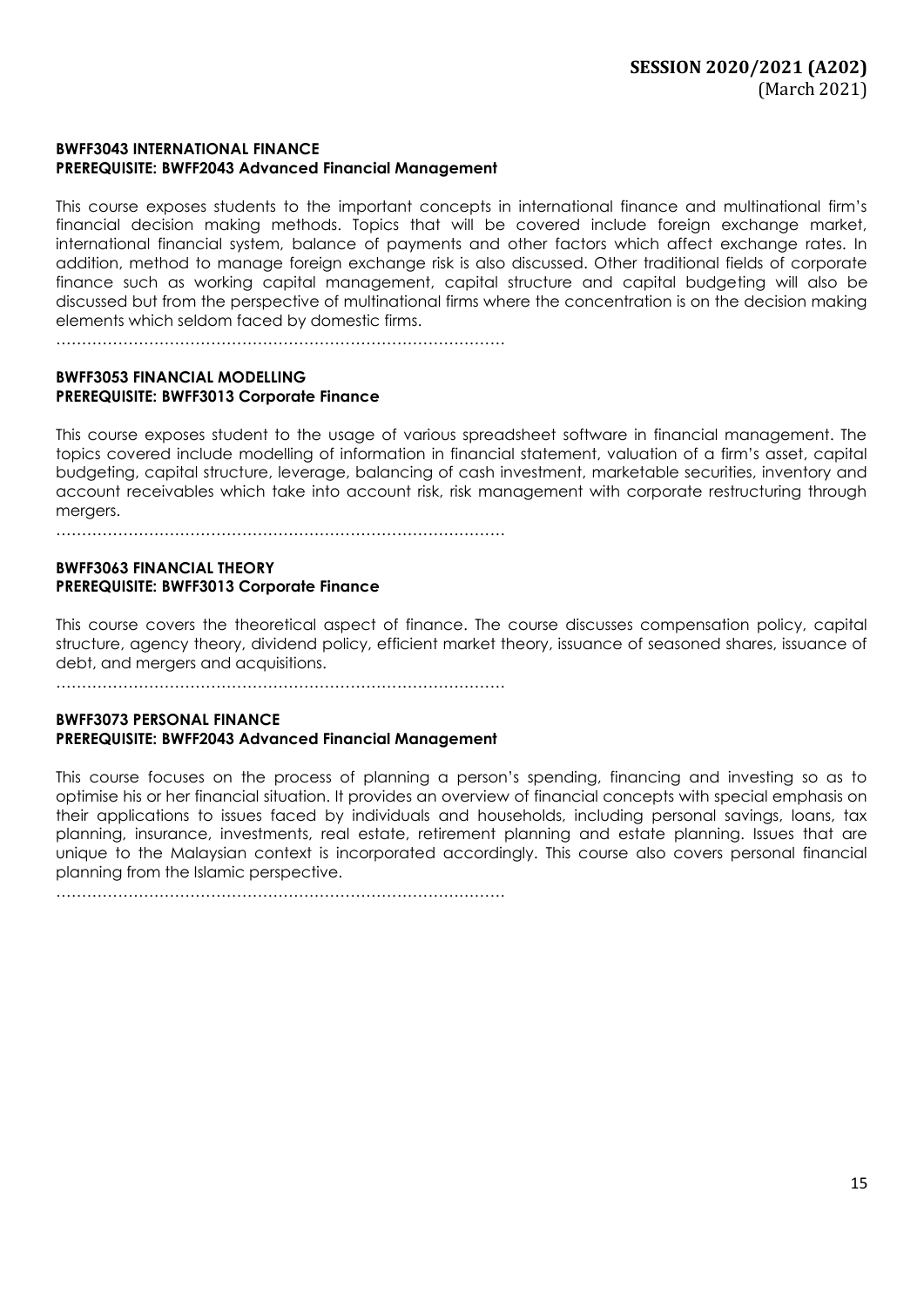### **BWFF3083 VENTURE CAPITAL PREREQUISITE: BWFF2043 Advanced Financial Management**

……………………………………………………………………………

This course will give an exposure on the investment activities through the use of venture capital financing. The course is designed to introduce venture capital from both venture capitalist and entrepreneur point of view with the main objective focused on maximizing the investment return. The discussions include the understanding of basic venture capital investment concepts, the venture capital company operation, stages in venture capital financing, business plan preparation, venture capital investment process and also the harvesting methods used in venture capital investment. Issues that are unique to the Malaysian context will be incorporated accordingly. This course will also cover venture capital investment from the Islamic perspective.

**BWFF3113 ETHICS AND GOVERNANCE PREREQUISITE: NONE**

Ethics refers to well-founded standards of right and wrong that prescribe what humans ought to do, usually in terms of rights, obligations, benefits to society, fairness, or specific virtues. However, Business ethics is one of the important branches of applied ethics. Business ethics is the application of general ethical ideas to business. Corporate governance is concerned with collective action problems among dispersed investors and the reconciliation of conflicts of interest between various corporate stakeholders. Business ethics and corporate governance of an organization go hand in hand. In fact, an organization that follows ethical practices in all its activities will, in all probability, follow best corporate governance practices as well. The purpose of this course is to give an overview of the concept of business ethics, theories of ethics and ethical principles in business as well as theories, principles and regulations related to corporate governance.

**……………………………………………………………………………**

## **BWFF3193 SEMINAR IN FINANCE PREREQUISITE: Have completed at least 100 credit hours**

This course is an advanced course in corporate financial management theory, practice and techniques. It is an interactive course between students and instructor in discussing selected topics. The central theme of the course is to integrate the principles, concepts and theories learnt in lower level finance courses in unraveling the case issues. The goal of the course is to have students demonstrate their capacity to execute in actual or simulated business situations.

……………………………………………………………………………

#### **BWFN3013 INVESTMENT ANALYSIS PREREQUISITE: BWFF2043 Advanced Financial Management**

This course aims to equip students with basic concepts and principles of investment. Students learn investment theories and the practical applications of these theories. Introductory lectures provide an overview of investment environment, an understanding of economic fundamentals and an analysis of financial statement. Essential theoretical concepts and valuation methods of fixed income and equity securities will be covered extensively. Options, futures, swaps, and other derivative securities are covered.